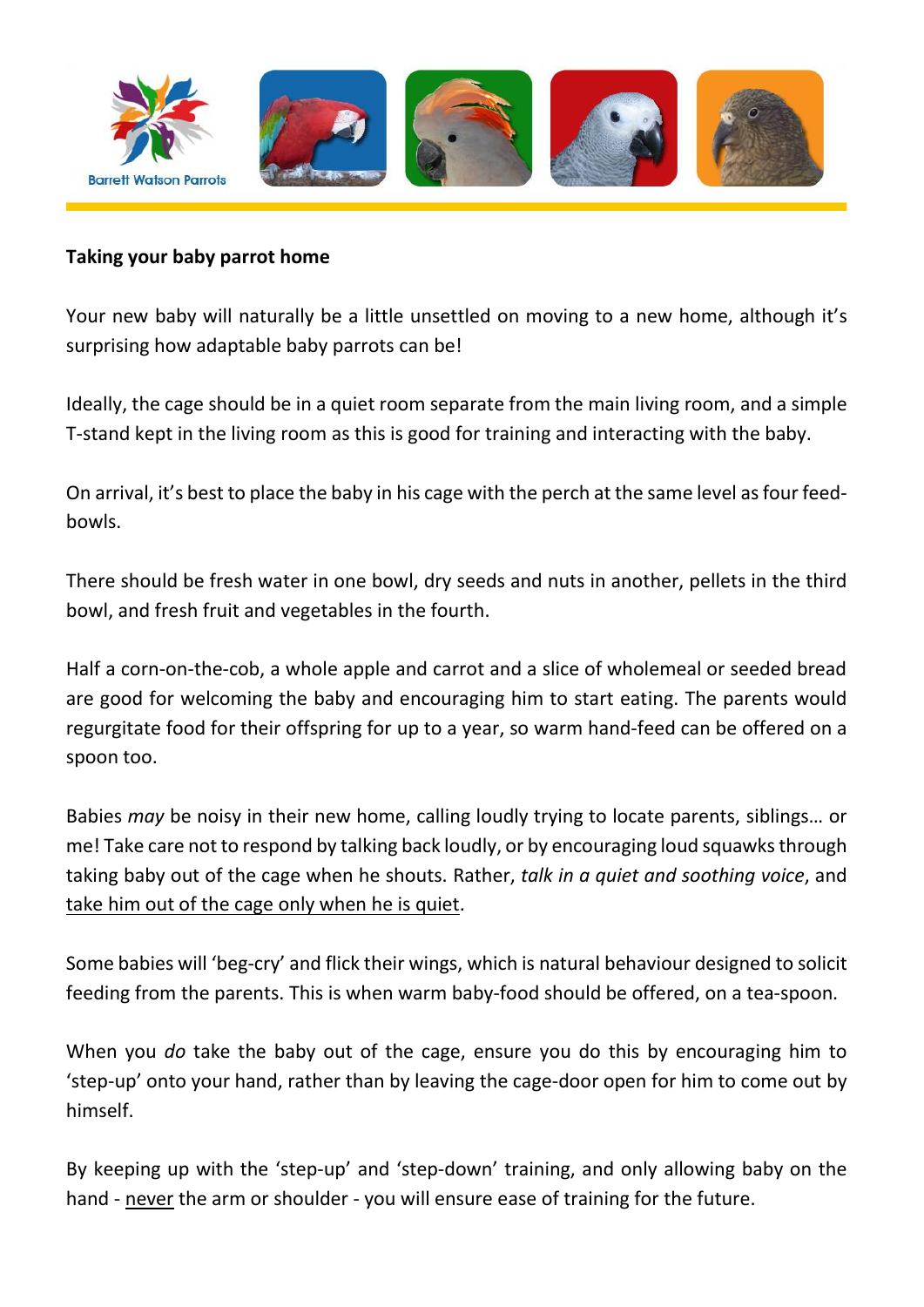Babies will fly fast, and *may* crash into windows and ornaments, so remove any breakables and close curtains until they have grown up enough to land safely on your hand or the Tstand.

Encouraging flight between you and the T-stand is healthy exercise, and repeatedly placing the baby on the stand soon makes this his 'safe place'.

'Potty-training' can be successful by praising him when he passes a motion while on the stand.

*Never clip his wings*. More birds are lost with clipped wings than when fully-flighted, as the owner thinks they can't fly – until one day they do! Also, clipped birds become anxious and irritated by the rough edges of the cut feathers, and may pluck themselves because of this.

Train your baby to accept a light nail-filing, and this will make it more comfortable for you!

A minimum weekly - or maximum daily - spray with a plant-mister will keep his plumage clean and healthy, and some birds like going in the shower too; perches with suckers that stick onto tiles are available to help him relax and enjoy it. Always tepid water please, with nothing (shampoo, soap) added.

See the additional care and feeding information on the two pages which follow.

Enjoy your baby, and never hesitate to ask me for help - I'm always happy to receive a call from a new parent!

Best wishes

Barrett Watson 07885 619 471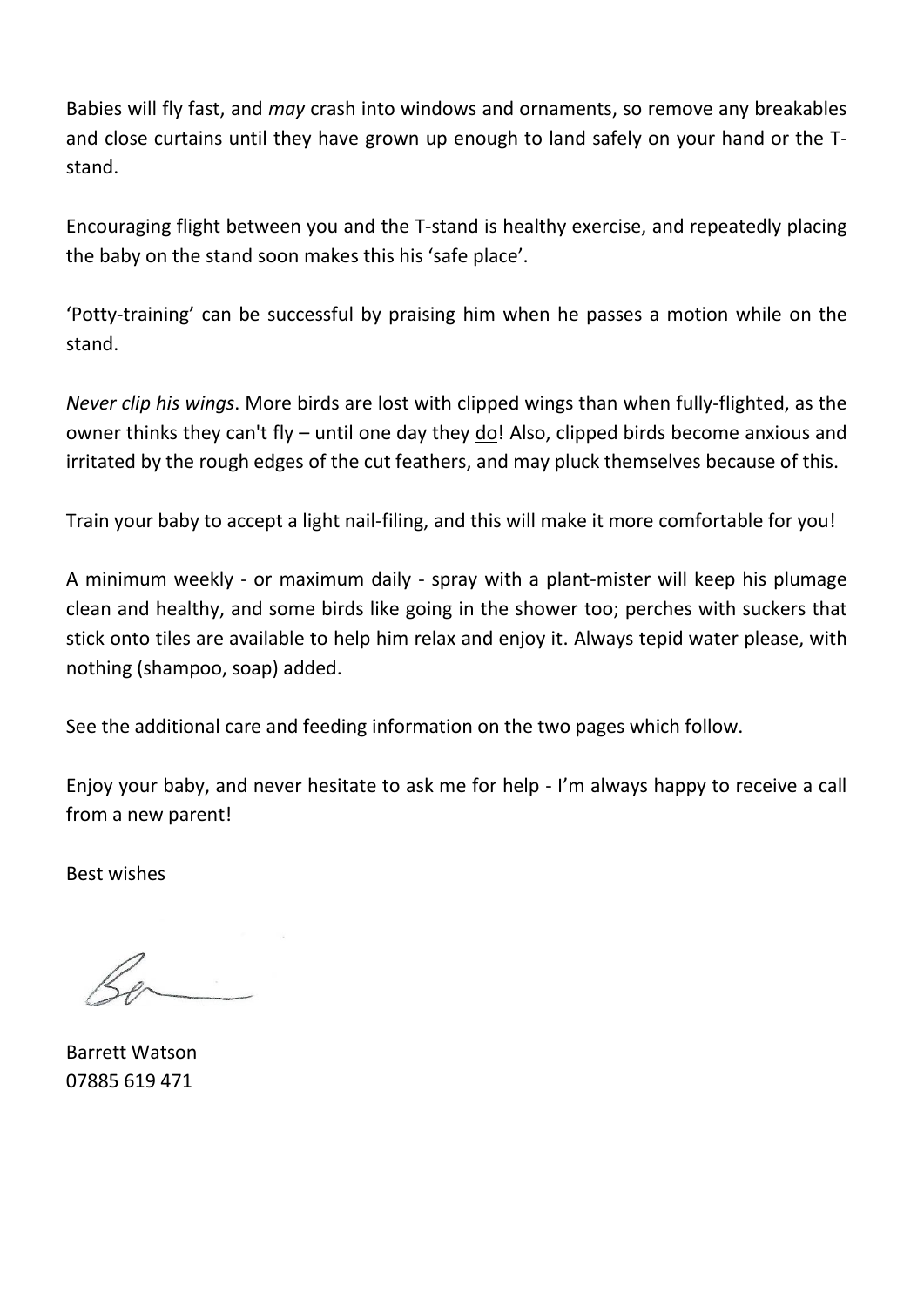## **Feeding**

Parrots, like humans, are omnivorous, and enjoy different tastes and textures. Individual preferences may vary, so experiment and find your parrot's favourites, perhaps keeping one of these as a training treat. Variety is the spice of their lives.

(Remember though - they are messy and wasteful feeders, so be prepared to clean up!)

Parrot pellets, such as 'Kaytee', can be added as an addition to the diet, but never as a complete diet (as is the trend with vets, and Americans…)

Human-quality seeds such as sunflower, safflower, pumpkin and melon can be offered, with the sunflower invariably the favourite. Some parrots will eat millet and canary seed - or just enjoy ripping up a millet spray!

Peanuts - again of human-quality - are a favourite nut, and will be eagerly consumed daily, as will pine-nuts, walnuts, almonds, hazelnuts, macadamias - in fact, the list is as long as availability.

Any fruit can be offered, with the exception of avocado which is apparently poisonous to parrots. Favourites tend to be apple, banana, oranges, grapes and cherries - but try everything, including peppers and chilli!

Any vegetable can be offered raw or cooked (there are more vitamins in raw); I find favourites to be corn-on-the-cob, peas-in-the-pod, carrots, celery, broccoli etc.

Dried pulses such as peas, chickpeas, mung beans and black-eyed beans can be soaked for 24 hours then rinsed thoroughly and offered.

Wholemeal and seeded bread, cooked pasta and rice are eagerly accepted by most parrots.

Cooked chicken and chicken bones are a treat for some, and cubes of cheddar cheese are a calcium-rich addition to the diet.

No salty, sugary or chocolate foods should ever be given, but otherwise try offering whatever you're eating yourself (small quantities please!)